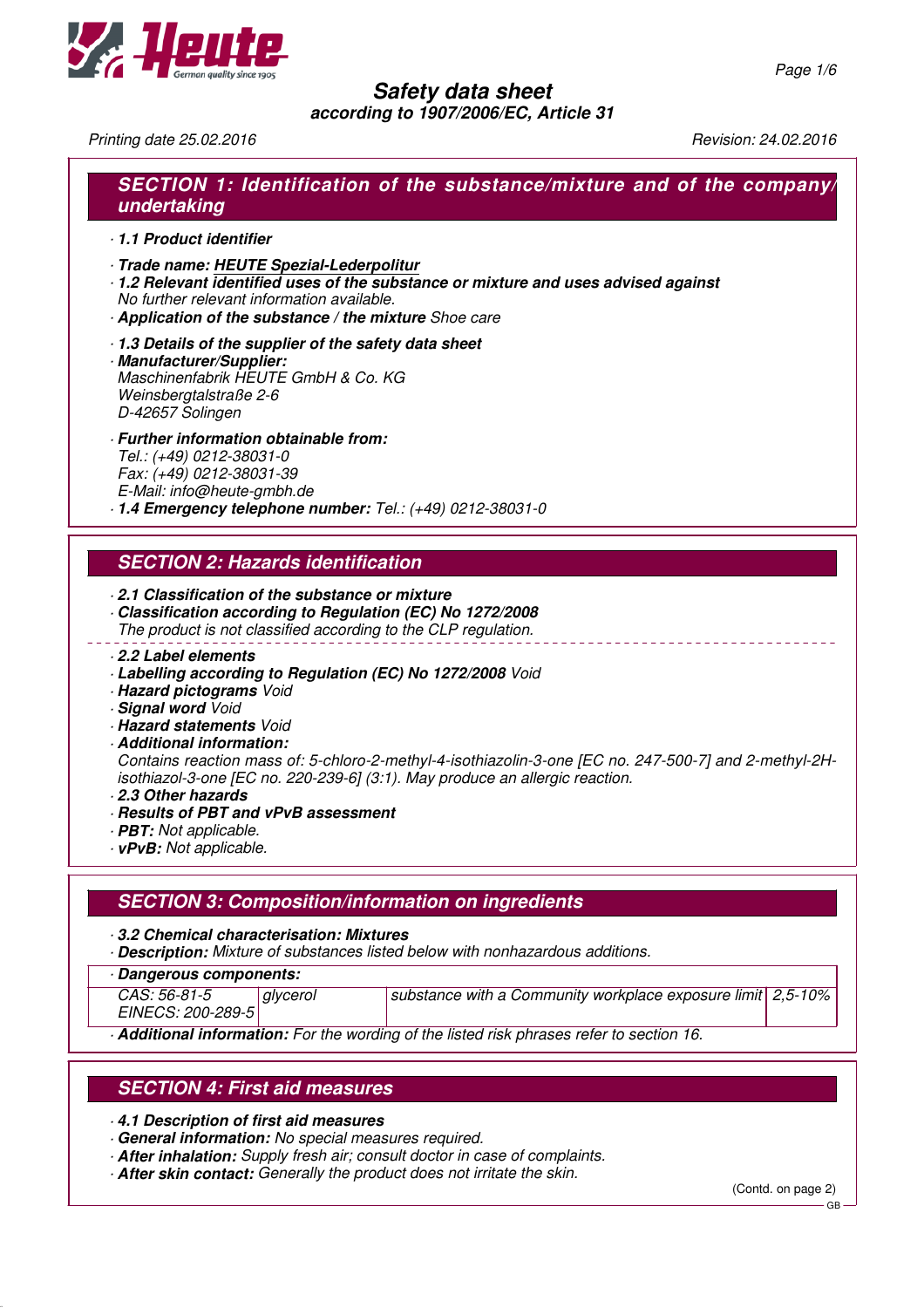**according to 1907/2006/EC, Article 31**

Printing date 25.02.2016 **Revision: 24.02.2016** Revision: 24.02.2016

(Contd. of page 1)

#### **Trade name: HEUTE Spezial-Lederpolitur**

- · **After eye contact:** Rinse opened eye for several minutes under running water.
- · **After swallowing:** If symptoms persist consult doctor.
- · **4.2 Most important symptoms and effects, both acute and delayed** No further relevant information available.
- · **4.3 Indication of any immediate medical attention and special treatment needed** No further relevant information available.

#### **SECTION 5: Firefighting measures**

- · **5.1 Extinguishing media**
- · **Suitable extinguishing agents:**
- CO2, powder or water spray. Fight larger fires with water spray or alcohol resistant foam.
- · **5.2 Special hazards arising from the substance or mixture** No further relevant information available.
- · **5.3 Advice for firefighters**
- · **Protective equipment:** No special measures required.

#### **SECTION 6: Accidental release measures**

- · **6.1 Personal precautions, protective equipment and emergency procedures** Not required.
- · **6.2 Environmental precautions:** Dilute with plenty of water. Do not allow to enter sewers/ surface or ground water.
- 
- · **6.3 Methods and material for containment and cleaning up:** Absorb with liquid-binding material (sand, diatomite, acid binders, universal binders, sawdust).
- · **6.4 Reference to other sections** See Section 7 for information on safe handling. See Section 8 for information on personal protection equipment. See Section 13 for disposal information.

## **SECTION 7: Handling and storage**

- · **7.1 Precautions for safe handling** No special measures required.
- · **Information about fire and explosion protection:** No special measures required.
- · **7.2 Conditions for safe storage, including any incompatibilities**
- · **Storage:**
- · **Requirements to be met by storerooms and receptacles:** No special requirements.
- · **Information about storage in one common storage facility:** Not required.
- · **Further information about storage conditions:** None.
- · **Storage class:** 12
- · **7.3 Specific end use(s)** No further relevant information available.

#### **SECTION 8: Exposure controls/personal protection**

· **Additional information about design of technical facilities:** No further data; see item 7.

· **8.1 Control parameters**

· **Ingredients with limit values that require monitoring at the workplace:**

**56-81-5 glycerol**

WEL Long-term value: 10 mg/m<sup>3</sup>

· **Additional information:** The lists valid during the making were used as basis.

(Contd. on page 3)

GB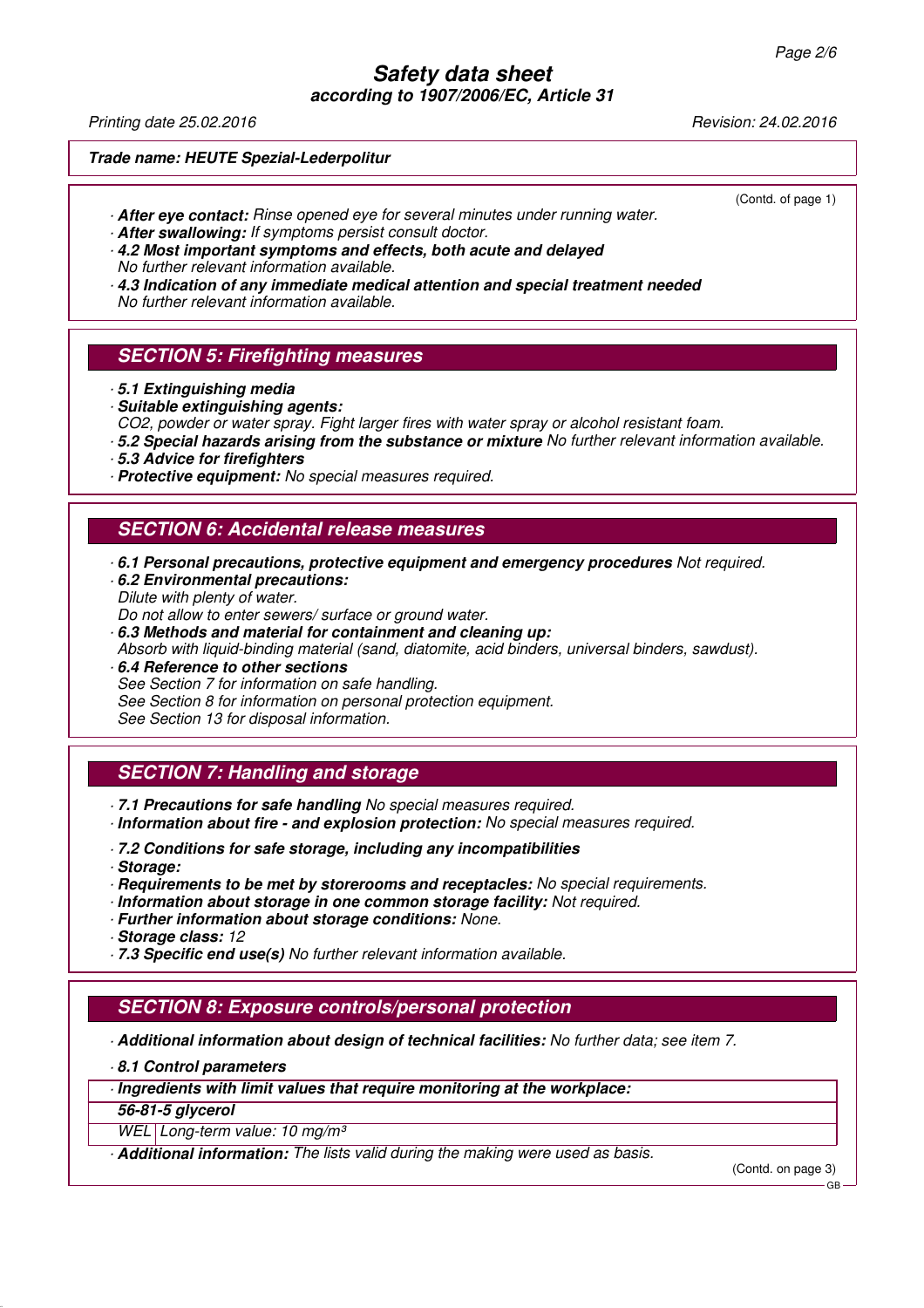**according to 1907/2006/EC, Article 31**

Printing date 25.02.2016 **Revision: 24.02.2016** Revision: 24.02.2016

#### **Trade name: HEUTE Spezial-Lederpolitur**

(Contd. of page 2)

- · **8.2 Exposure controls**
- · **Personal protective equipment:**
- · **General protective and hygienic measures:**

The usual precautionary measures are to be adhered to when handling chemicals.

- · **Respiratory protection:** Not required.
- · **Protection of hands:**

The glove material has to be impermeable and resistant to the product/ the substance/ the preparation. Selection of the glove material on consideration of the penetration times, rates of diffusion and the degradation

· **Material of gloves**

The selection of the suitable gloves does not only depend on the material, but also on further marks of quality and varies from manufacturer to manufacturer. As the product is a preparation of several substances, the resistance of the glove material can not be calculated in advance and has therefore to be checked prior to the application.

· **Penetration time of glove material** The exact break trough time has to be found out by the manufacturer of the protective gloves and has to be observed.

· **Eye protection:** Goggles recommended during refilling

## **SECTION 9: Physical and chemical properties**

| 9.1 Information on basic physical and chemical properties<br>General Information |                                               |  |
|----------------------------------------------------------------------------------|-----------------------------------------------|--|
| Appearance:<br>Form:                                                             |                                               |  |
| Colour:                                                                          | Liquid<br>According to product specification  |  |
| · Odour:                                                                         | Characteristic                                |  |
| Odour threshold:                                                                 | Not determined.                               |  |
| · pH-value:                                                                      | Not determined.                               |  |
| Change in condition                                                              |                                               |  |
| <b>Melting point/Melting range:</b>                                              | Undetermined.                                 |  |
| <b>Boiling point/Boiling range:</b>                                              | 100 °C                                        |  |
| · Flash point:                                                                   | Not applicable.                               |  |
| · Flammability (solid, gaseous):                                                 | Not applicable.                               |  |
| · Ignition temperature:                                                          | 400 °C                                        |  |
| Decomposition temperature:                                                       | Not determined.                               |  |
| · Self-igniting:                                                                 | Product is not selfigniting.                  |  |
| Danger of explosion:                                                             | Product does not present an explosion hazard. |  |
| · Explosion limits:                                                              |                                               |  |
| Lower:                                                                           | Not determined.                               |  |
| <b>Upper:</b>                                                                    | Not determined.                               |  |
| Vapour pressure at 20 °C:                                                        | 23 hPa                                        |  |
| · Density at 20 ℃:                                                               | 1 g/cm <sup>3</sup>                           |  |
| · Relative density                                                               | Not determined.                               |  |
| Vapour density                                                                   | Not determined.                               |  |
| <b>Evaporation rate</b>                                                          | Not determined.                               |  |
|                                                                                  | (Contd. on page 4)                            |  |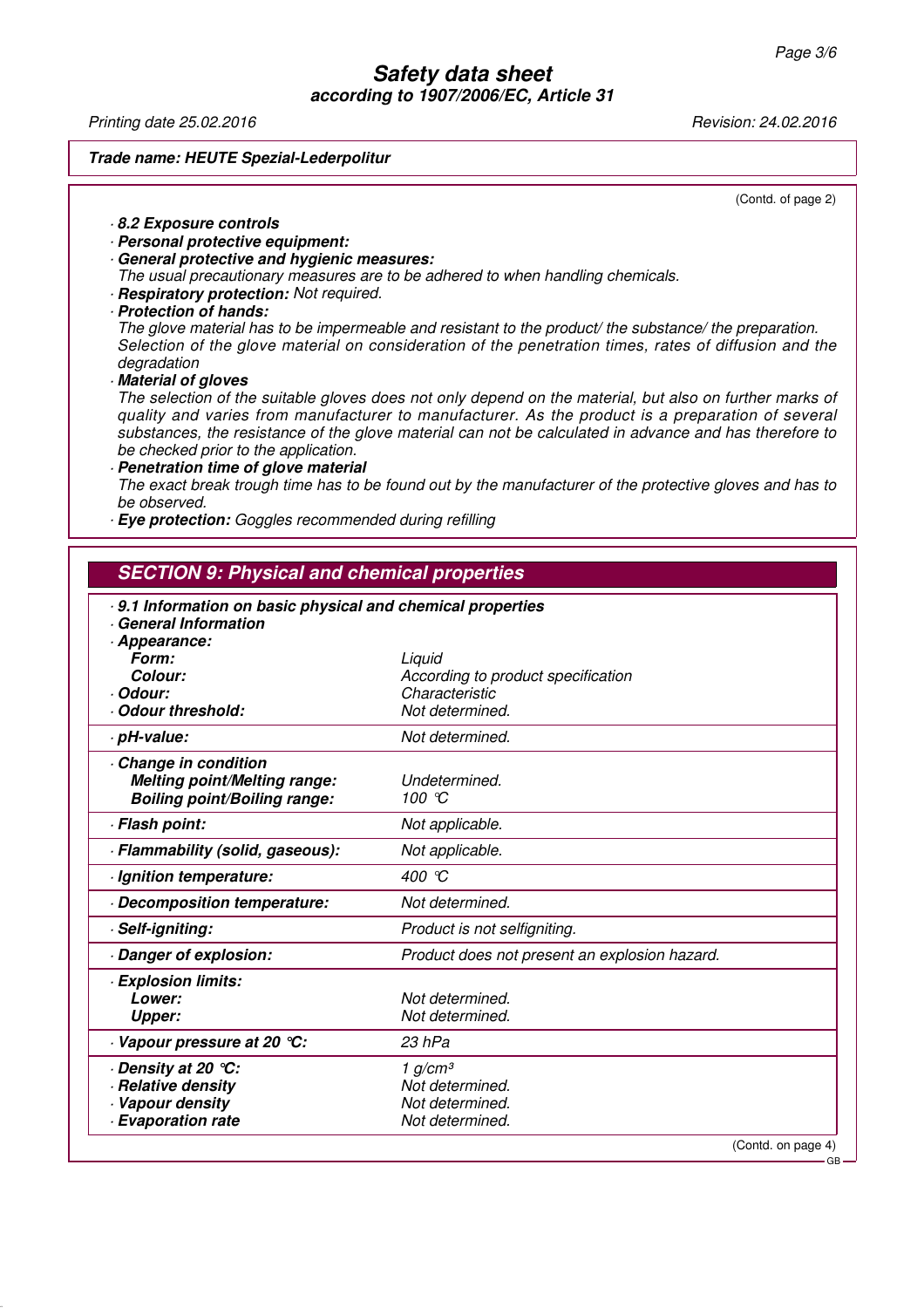**according to 1907/2006/EC, Article 31**

Printing date 25.02.2016 **Revision: 24.02.2016** Revision: 24.02.2016

(Contd. of page 3)

**Trade name: HEUTE Spezial-Lederpolitur**

· **Solubility in / Miscibility with**

**water:**  $\negthinspace \qquad$  **Water:**  $\negthinspace \qquad$  **Fully miscible.** 

· **Partition coefficient (n-octanol/water):** Not determined.

· **Viscosity: Dynamic:** Not determined.

**Kinematic:** Not determined. · **9.2 Other information** No further relevant information available.

## **SECTION 10: Stability and reactivity**

· **10.1 Reactivity** No further relevant information available.

· **10.2 Chemical stability**

- · **Thermal decomposition / conditions to be avoided:**
- No decomposition if used according to specifications.
- · **10.3 Possibility of hazardous reactions** No dangerous reactions known.
- · **10.4 Conditions to avoid** No further relevant information available.
- · **10.5 Incompatible materials:** No further relevant information available.
- · **10.6 Hazardous decomposition products:** No dangerous decomposition products known.

#### **SECTION 11: Toxicological information**

- · **11.1 Information on toxicological effects**
- · **Acute toxicity** Based on available data, the classification criteria are not met.
- · **LD/LC50 values relevant for classification:**

#### **56-81-5 glycerol**

Oral LD50 12600 mg/kg (rat)

- · **Primary irritant effect:**
- · **Skin corrosion/irritation** Based on available data, the classification criteria are not met.
- · **Serious eye damage/irritation** Based on available data, the classification criteria are not met.
- · **Respiratory or skin sensitisation** Based on available data, the classification criteria are not met.
- · **CMR effects (carcinogenity, mutagenicity and toxicity for reproduction)**
- · **Germ cell mutagenicity** Based on available data, the classification criteria are not met.
- · **Carcinogenicity** Based on available data, the classification criteria are not met.
- · **Reproductive toxicity** Based on available data, the classification criteria are not met.
- · **STOT-single exposure** Based on available data, the classification criteria are not met.
- · **STOT-repeated exposure** Based on available data, the classification criteria are not met.
- · **Aspiration hazard** Based on available data, the classification criteria are not met.

## **SECTION 12: Ecological information**

- · **12.1 Toxicity**
- · **Aquatic toxicity:** No further relevant information available.
- · **12.2 Persistence and degradability** No further relevant information available.
- · **12.3 Bioaccumulative potential** No further relevant information available.
- · **12.4 Mobility in soil** No further relevant information available.
- · **Additional ecological information:**
- · **General notes:**

Water hazard class 1 (German Regulation) (Self-assessment): slightly hazardous for water

(Contd. on page 5)

GB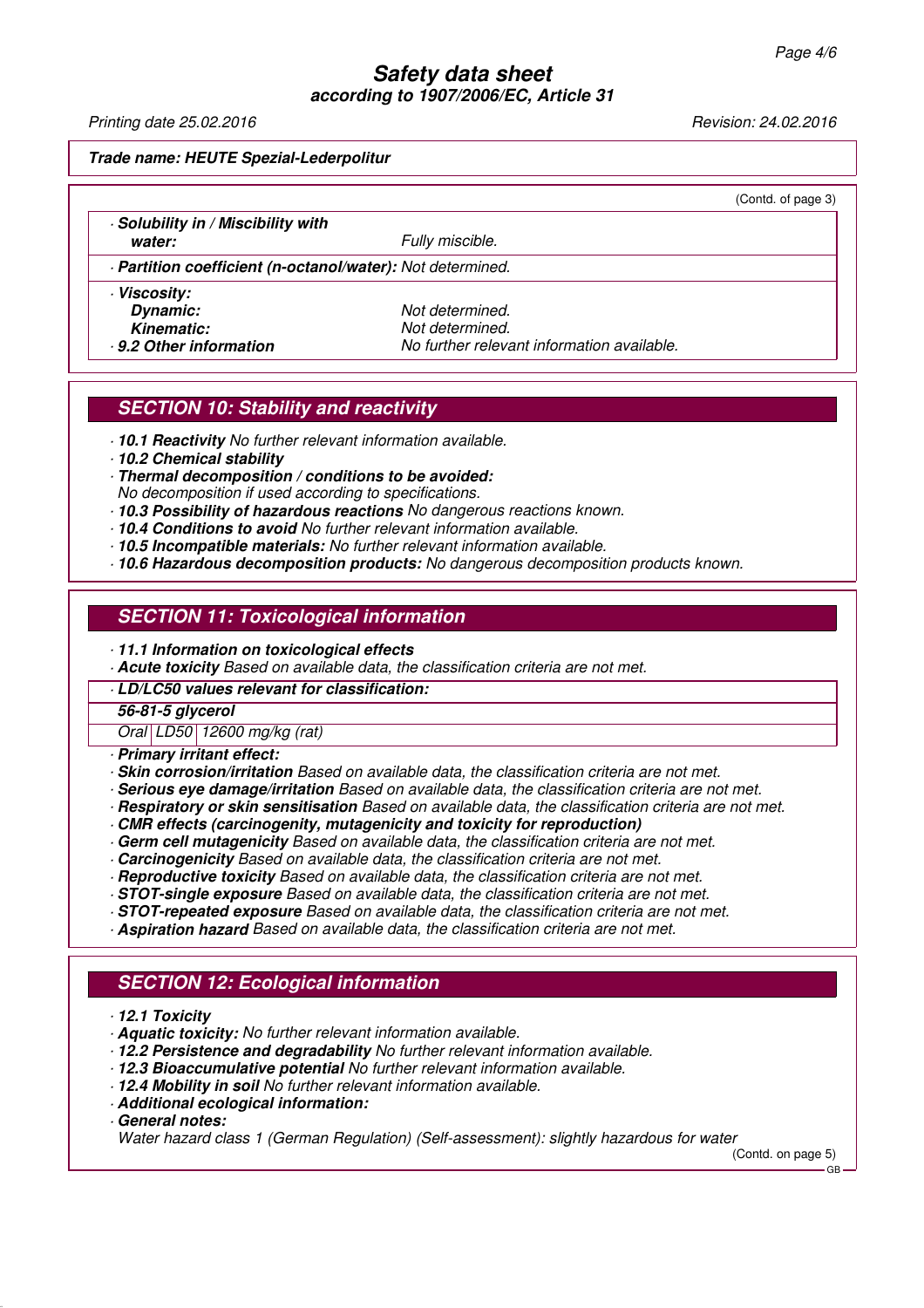#### **Safety data sheet according to 1907/2006/EC, Article 31**

Printing date 25.02.2016 **Revision: 24.02.2016** Revision: 24.02.2016

#### **Trade name: HEUTE Spezial-Lederpolitur**

(Contd. of page 4) Do not allow undiluted product or large quantities of it to reach ground water, water course or sewage system.

· **12.5 Results of PBT and vPvB assessment**

· **PBT:** Not applicable.

· **vPvB:** Not applicable.

· **12.6 Other adverse effects** No further relevant information available.

#### **SECTION 13: Disposal considerations**

· **13.1 Waste treatment methods**

· **Recommendation** Smaller quantities can be disposed of with household waste.

· **Uncleaned packaging:**

· **Recommendation:** Disposal must be made according to official regulations.

· **Recommended cleansing agents:** Water, if necessary together with cleansing agents.

## **SECTION 14: Transport information**

| $-14.1$ UN-Number<br>· ADR, ADN, IMDG, IATA          | Void            |  |  |  |
|------------------------------------------------------|-----------------|--|--|--|
| 14.2 UN proper shipping name<br>ADR, ADN, IMDG, IATA | Void            |  |  |  |
| 14.3 Transport hazard class(es)                      |                 |  |  |  |
| · ADR, ADN, IMDG, IATA                               |                 |  |  |  |
| · Class                                              | Void            |  |  |  |
| 14.4 Packing group                                   |                 |  |  |  |
| ADR, IMDG, IATA                                      | Void            |  |  |  |
| 14.5 Environmental hazards:                          |                 |  |  |  |
| · Marine pollutant:                                  | No              |  |  |  |
| 14.6 Special precautions for user                    | Not applicable. |  |  |  |
| - 14.7 Transport in bulk according to Annex II of    |                 |  |  |  |
| <b>Marpol and the IBC Code</b>                       | Not applicable. |  |  |  |
| UN "Model Regulation":                               | Void            |  |  |  |
|                                                      |                 |  |  |  |

## **SECTION 15: Regulatory information**

· **15.1 Safety, health and environmental regulations/legislation specific for the substance or mixture**

· **Directive 2012/18/EU**

- · **Named dangerous substances ANNEX I** None of the ingredients is listed.
- · **15.2 Chemical safety assessment:** A Chemical Safety Assessment has not been carried out.

#### **SECTION 16: Other information**

This information is based on our present knowledge. However, this shall not constitute a guarantee for any specific product features and shall not establish a legally valid contractual relationship.

· **Department issuing MSDS:** Abteilung Produktsicherheit

(Contd. on page 6)

GB